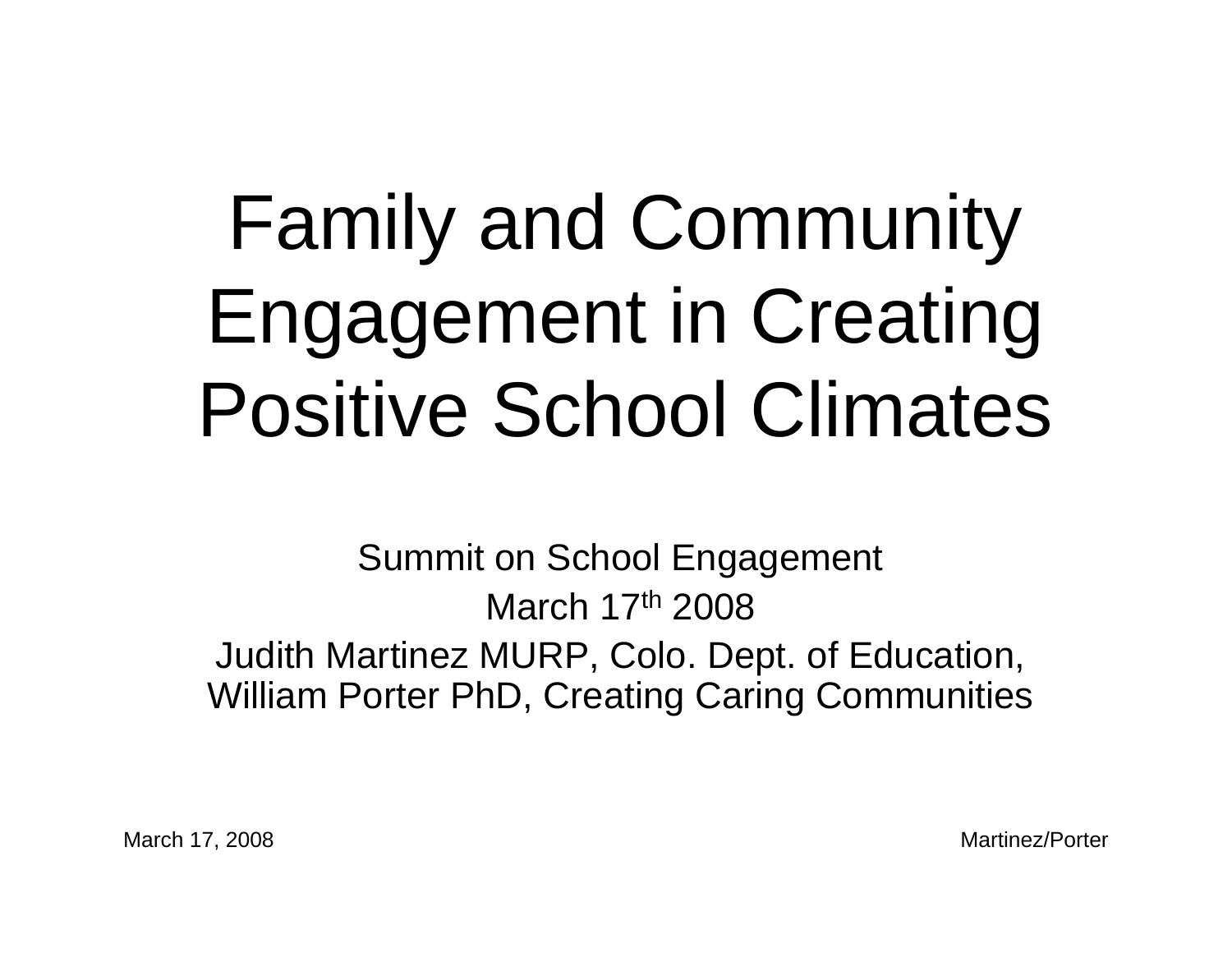# Welcome!

March 17, 2008 Martinez/Porter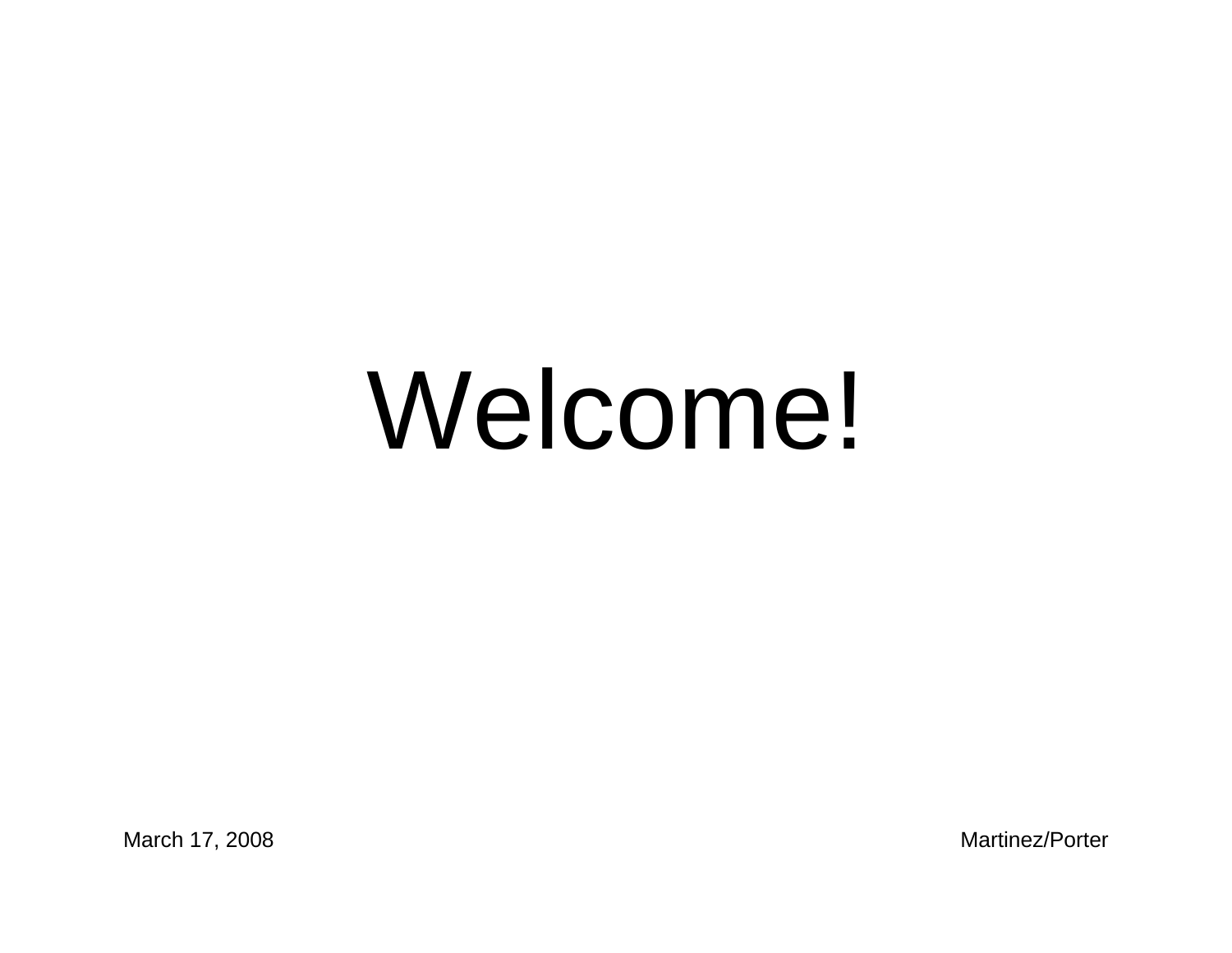## Agenda Topics

- Defining school engagement and identifying roles in fostering positive school climates
- School Engagement Research
- Emerging strategies and best practices that foster engagement in schools
- Characteristics of a welcoming school climate (Caring Community)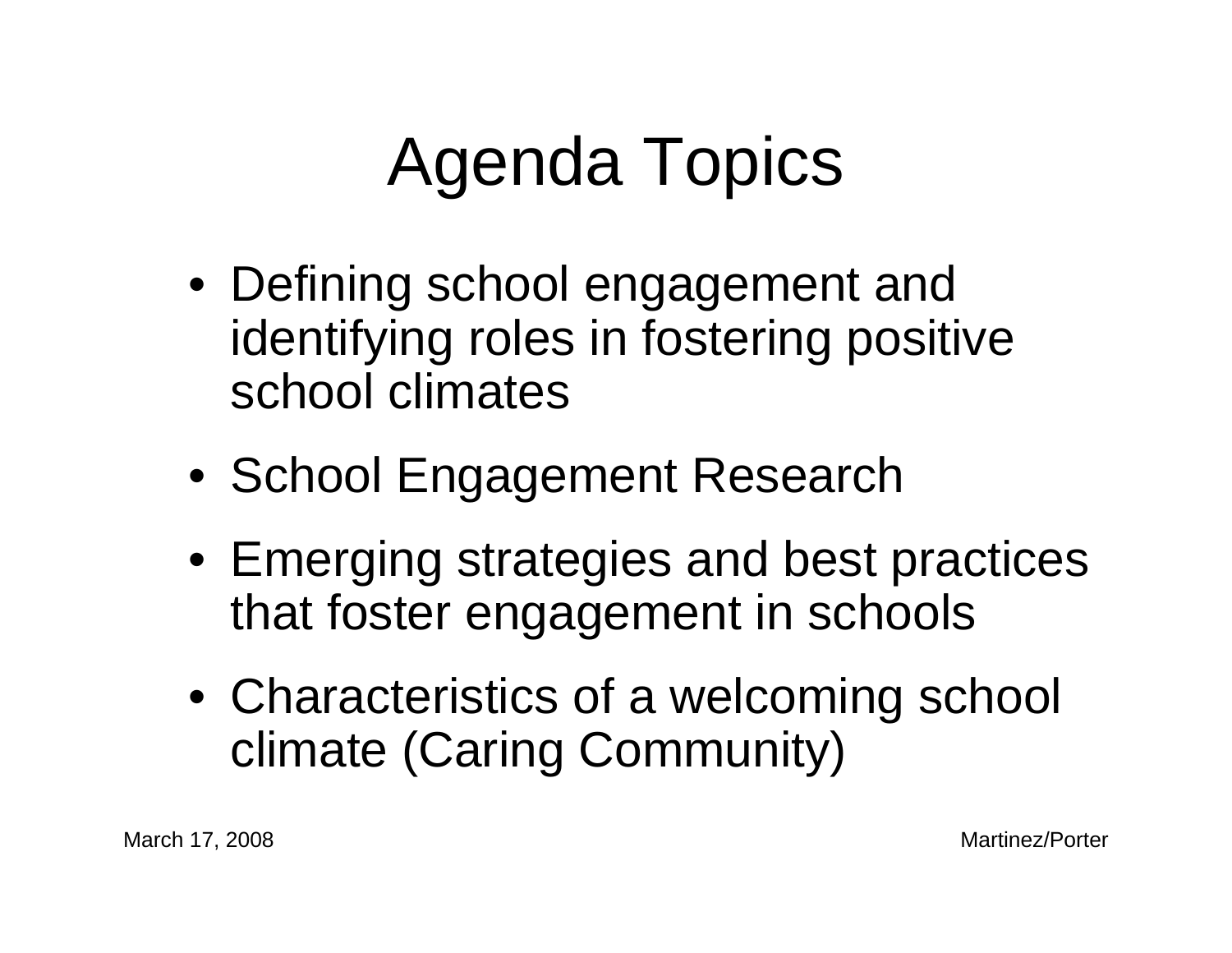## **School Engagement** is the foundation of academic success and a positive school climate.

March 17, 2008 Martinez/Porter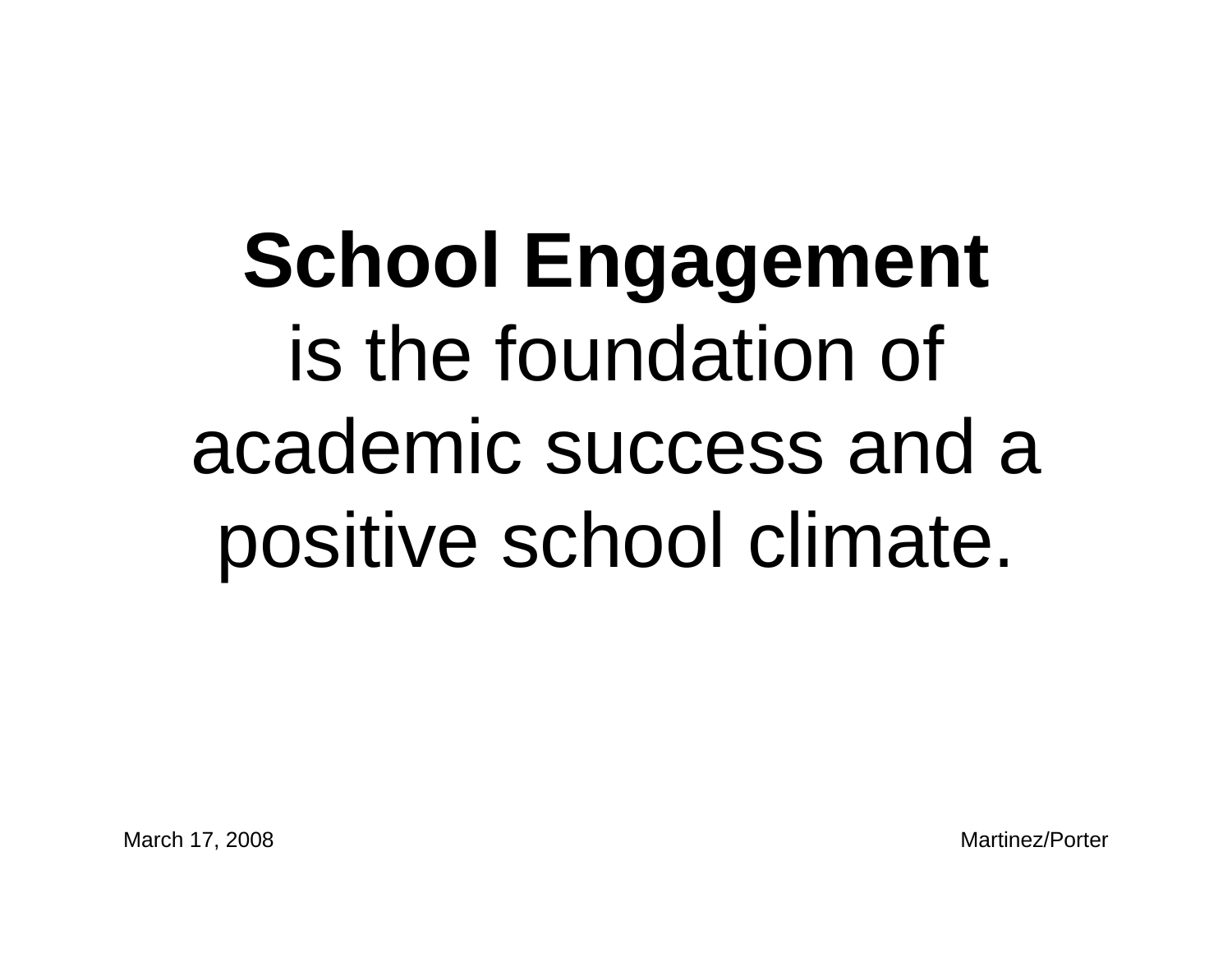### It is a **process** of events and **opportunities** that leads to students having the skills and confidence to copes with life's struggles and feel safe in the school environment.

*- Creating Caring Communities*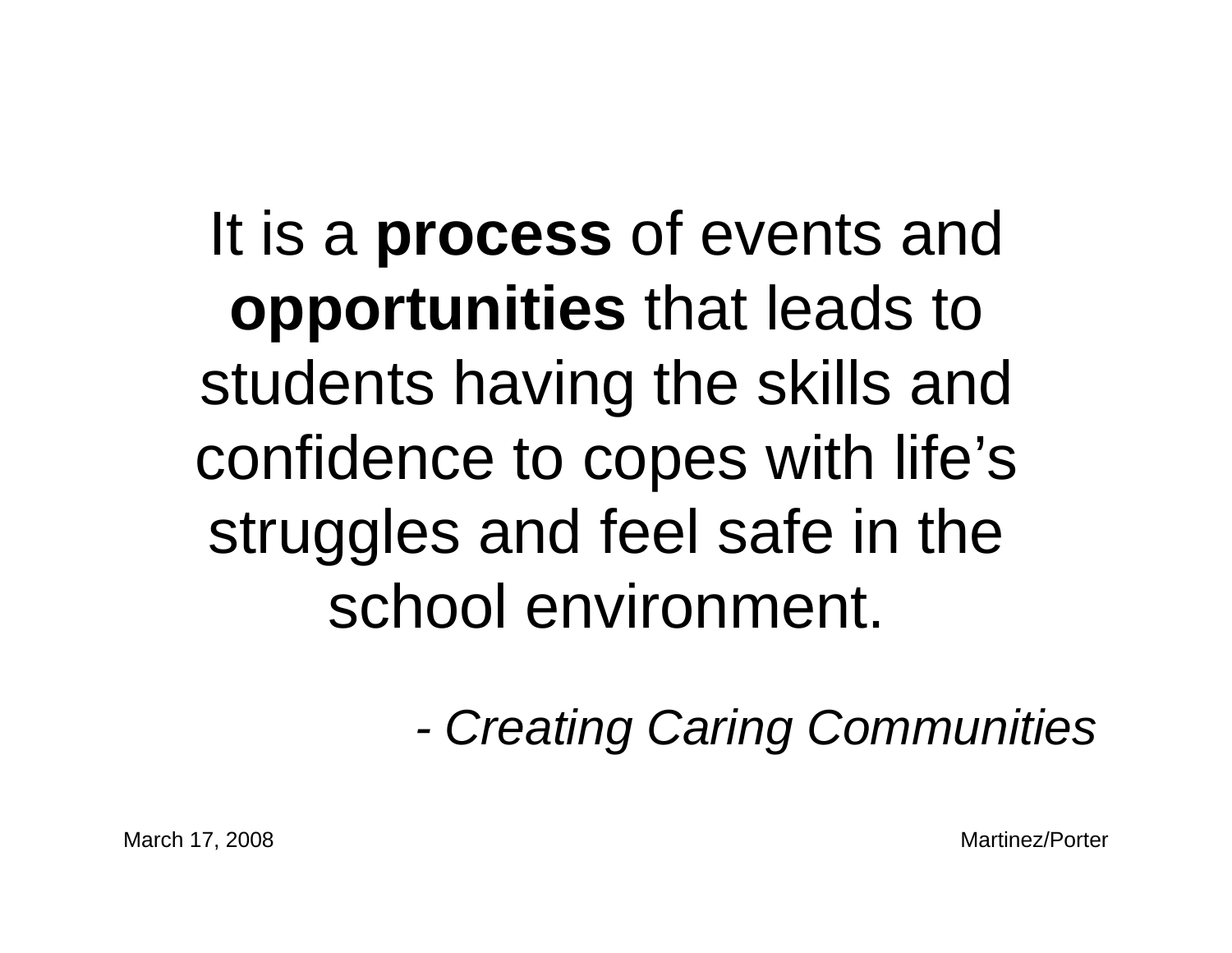#### Family & Community Engagement

#### **Families take an active role** in nurturing and educating their children, and are connected to the school and community in meaningful ways



March 17, 2008 Martinez/Porter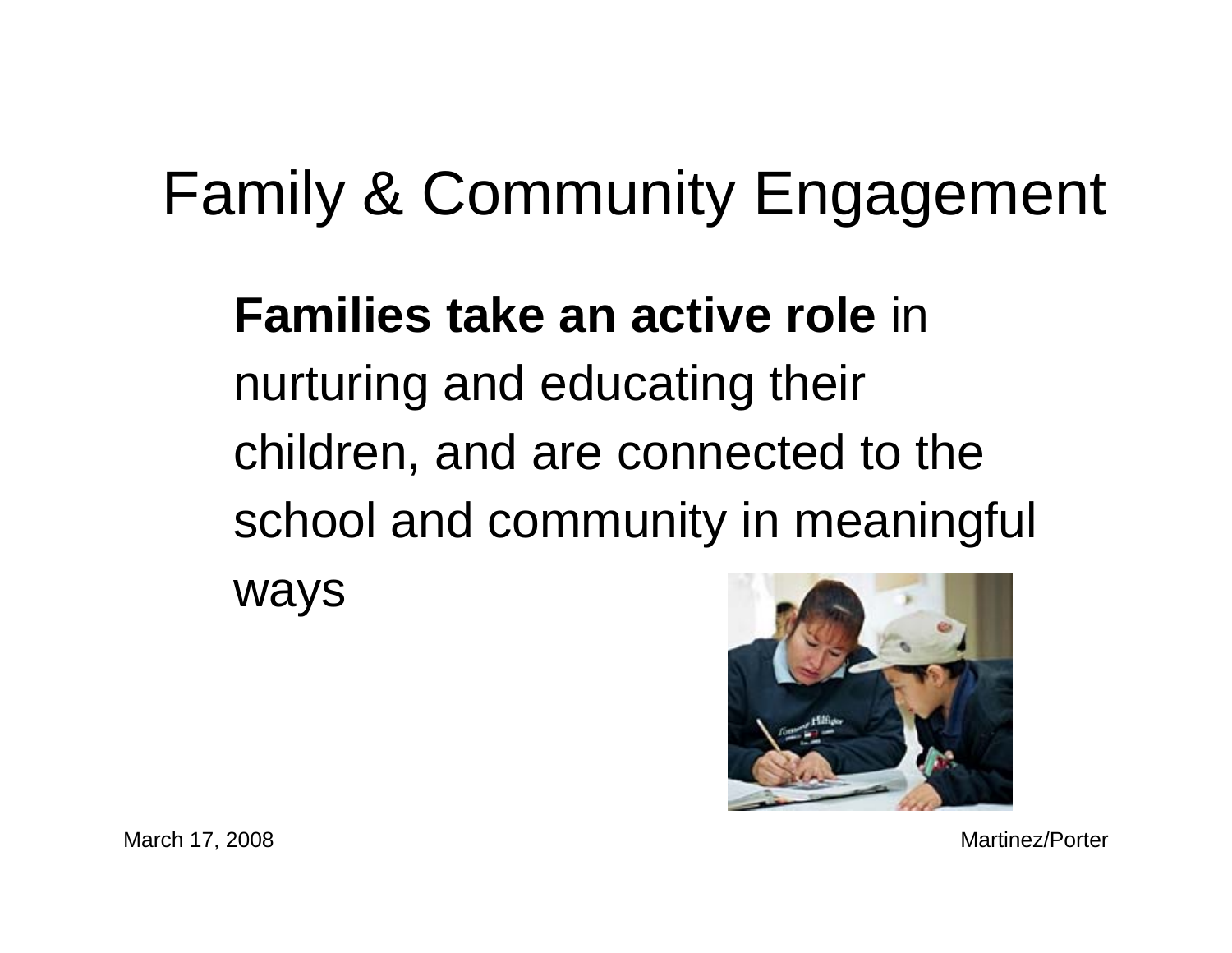### Family & Community Engagement

**School staff and volunteers** create a welcoming environment, actively engage family members, and partner with community members.

**Community members** understand the primary goals of the school/district and work with schools to plan and implement effective strategies to attain goals.

March 17, 2008 Martinez/Porter *- National Center for School Engagement*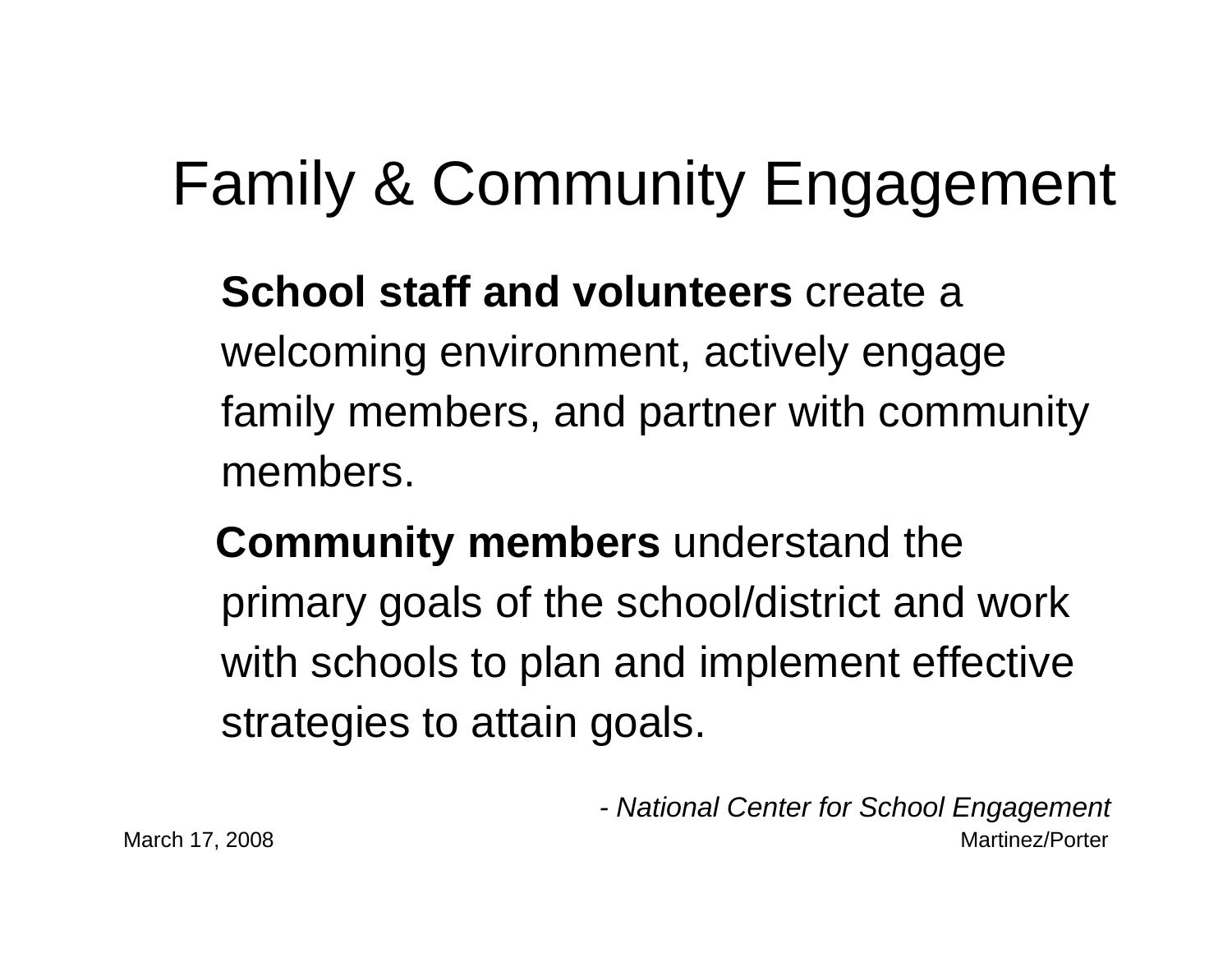## School Engagement

- Belief not a program
- Process not a product
- We all play a role, not the role of one group

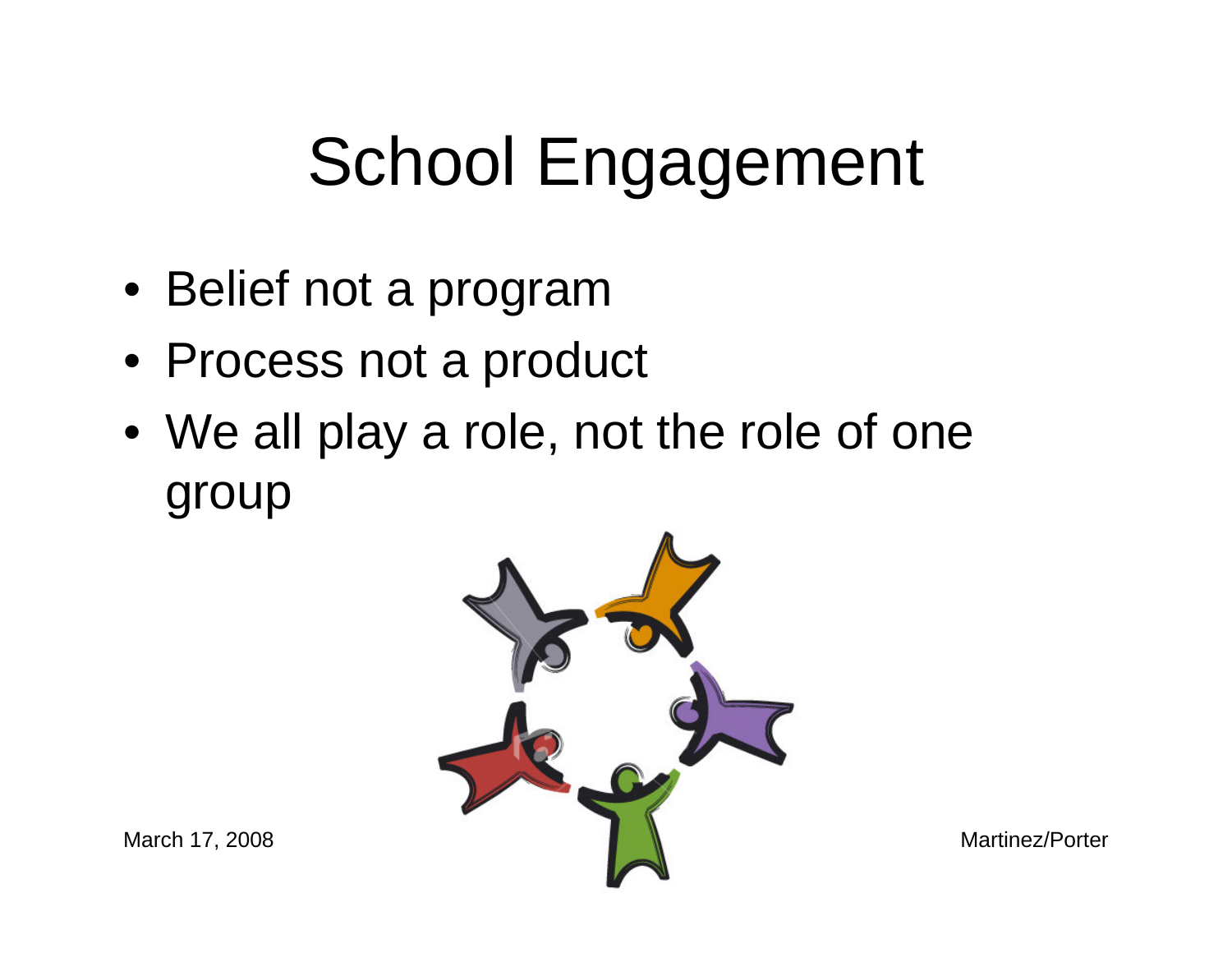## School Engagement Research

Studies show that relationships, resources and school climate play a significant role in school engagement.

March 17, 2008 Martinez/Porter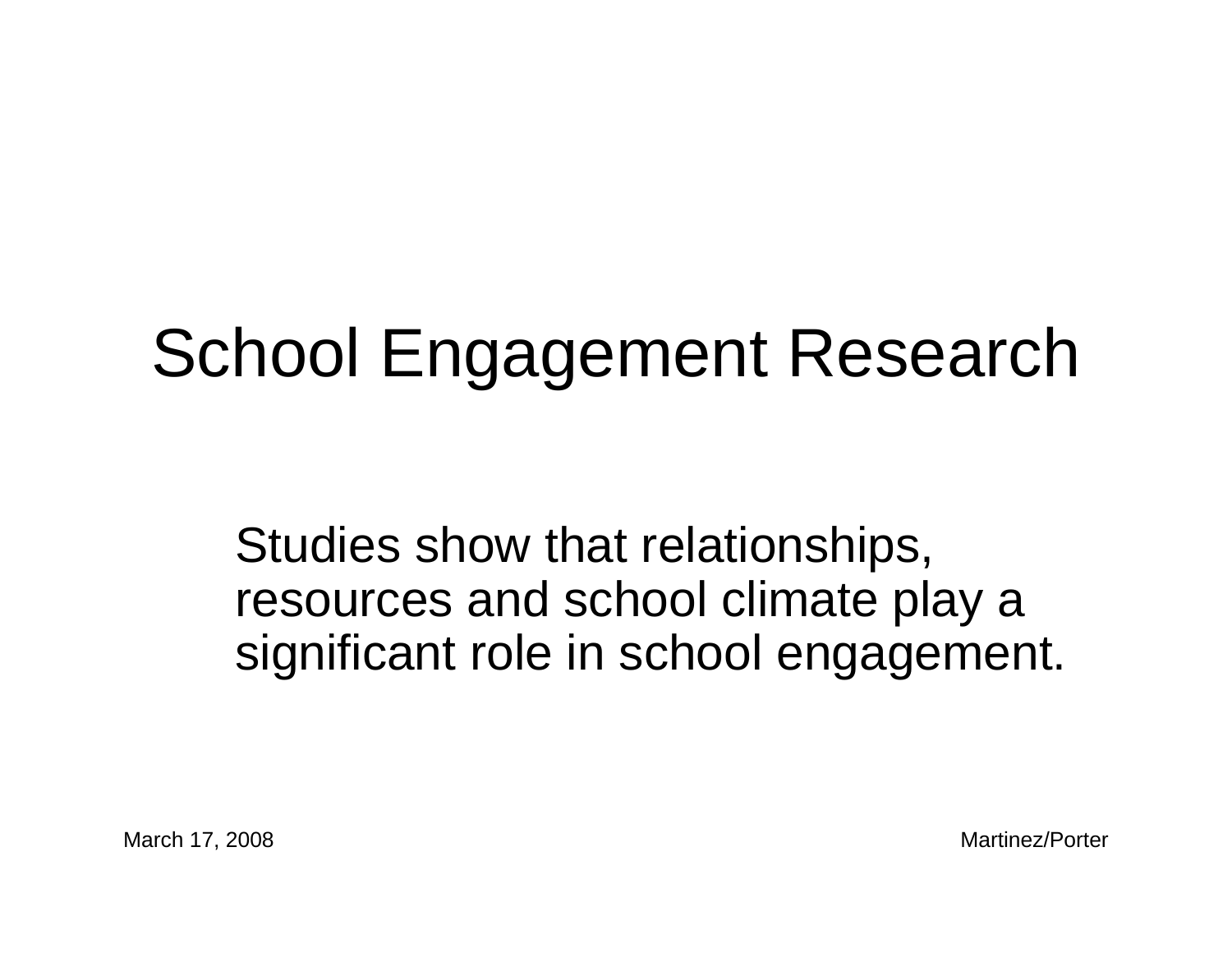#### Consistent Themes Cited in the Research

- Students sense of belonging
- Being part of the school
- Whether or not students like school
- Level of teacher supportiveness and caring
- Presence of a good friend in school
- Fair and effective discipline
- Participation in extracurricular activities
- Feeling safe

*Taken from Literature Review by* 

March 17, 2008 Martinez/Porter *Heather Libby (2004*)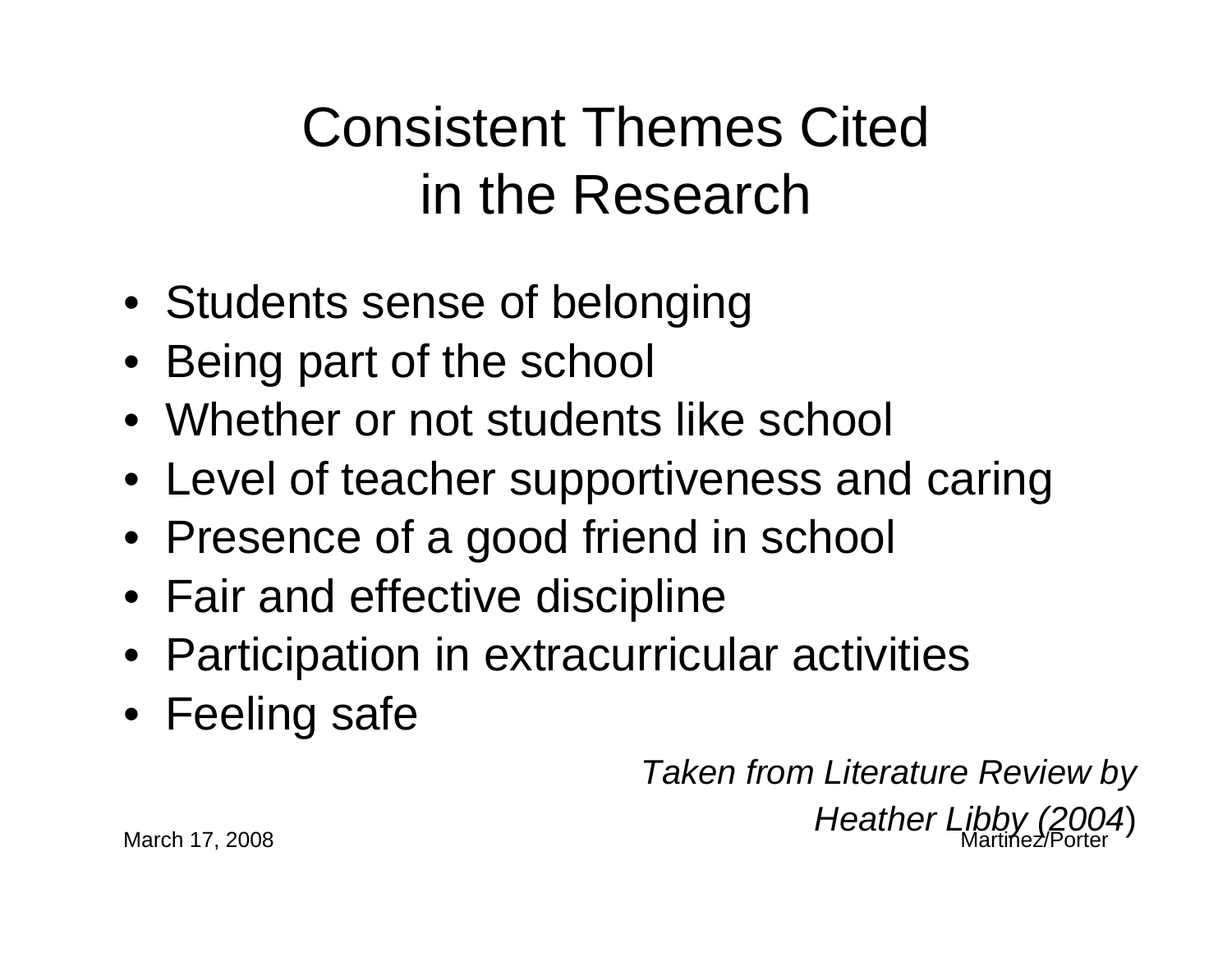## *The Silent Epidemic: Perspectives of High School Dropouts*

- Findings from focus groups/interviews with over 400 people who dropped out of school.
- Why did they dropped out of school?
	- lack of connection to the school environment
	- –perception that school is boring
	- –feeling unmotivated
	- –academic challenges
	- –weight of real world events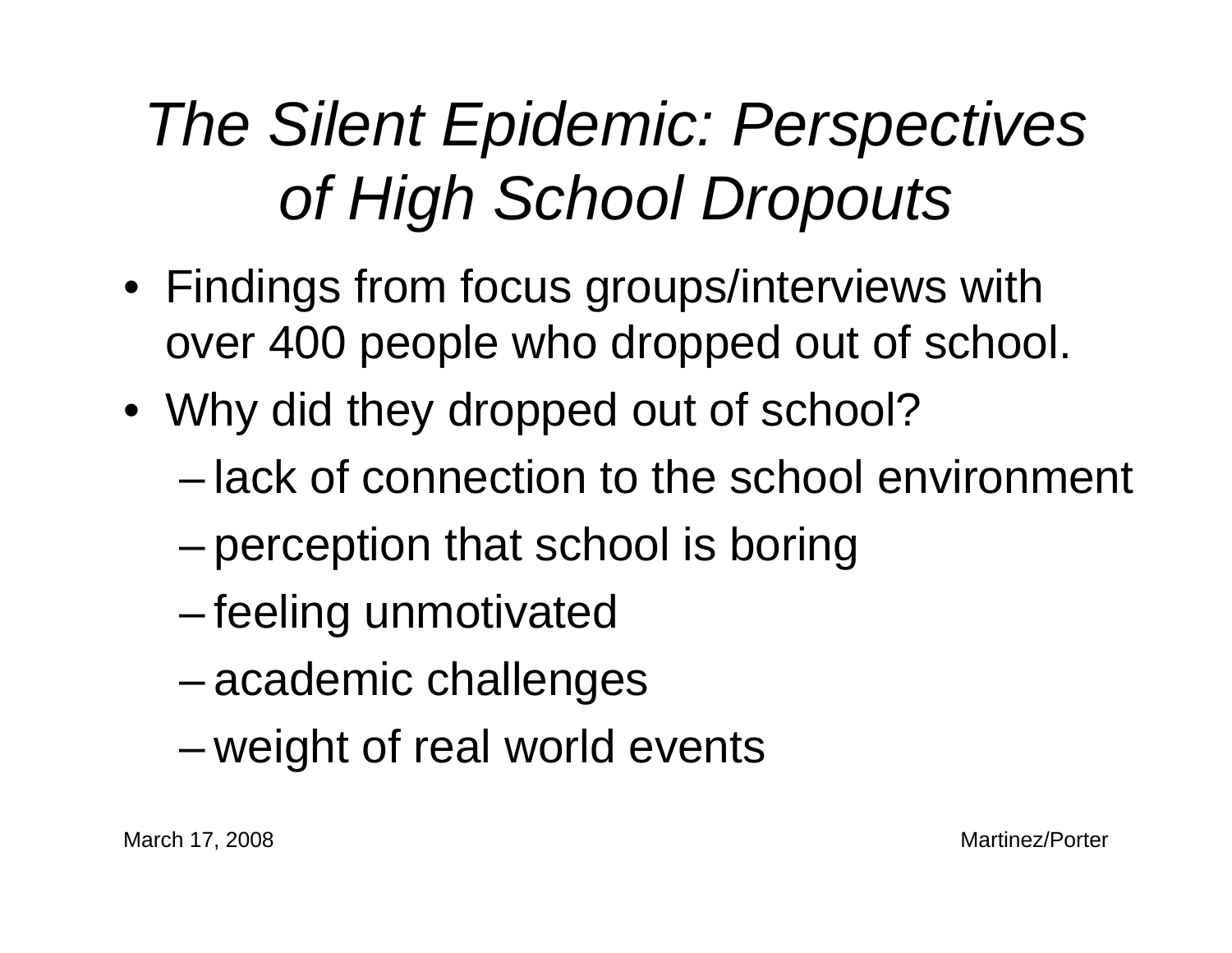- Respondents also identified what could be done to improve school completion
	- – Opportunities for real-world learning (internships, service learning, etc.) to make classroom more relevant
	- –Better teachers who keep classes interesting
	- Smaller classes with more individual instruction
	- – Better communication between parents & school. Parents make sure their children go to school every day
	- – Increase supervision at school: ensure students attend classes

March 17, 2008 Martinez/Porter *funded by Bill and Melinda Gates Foundation (2006)Taken from research by J. Bridgeland, J DiIulio Jr, and K Morison and*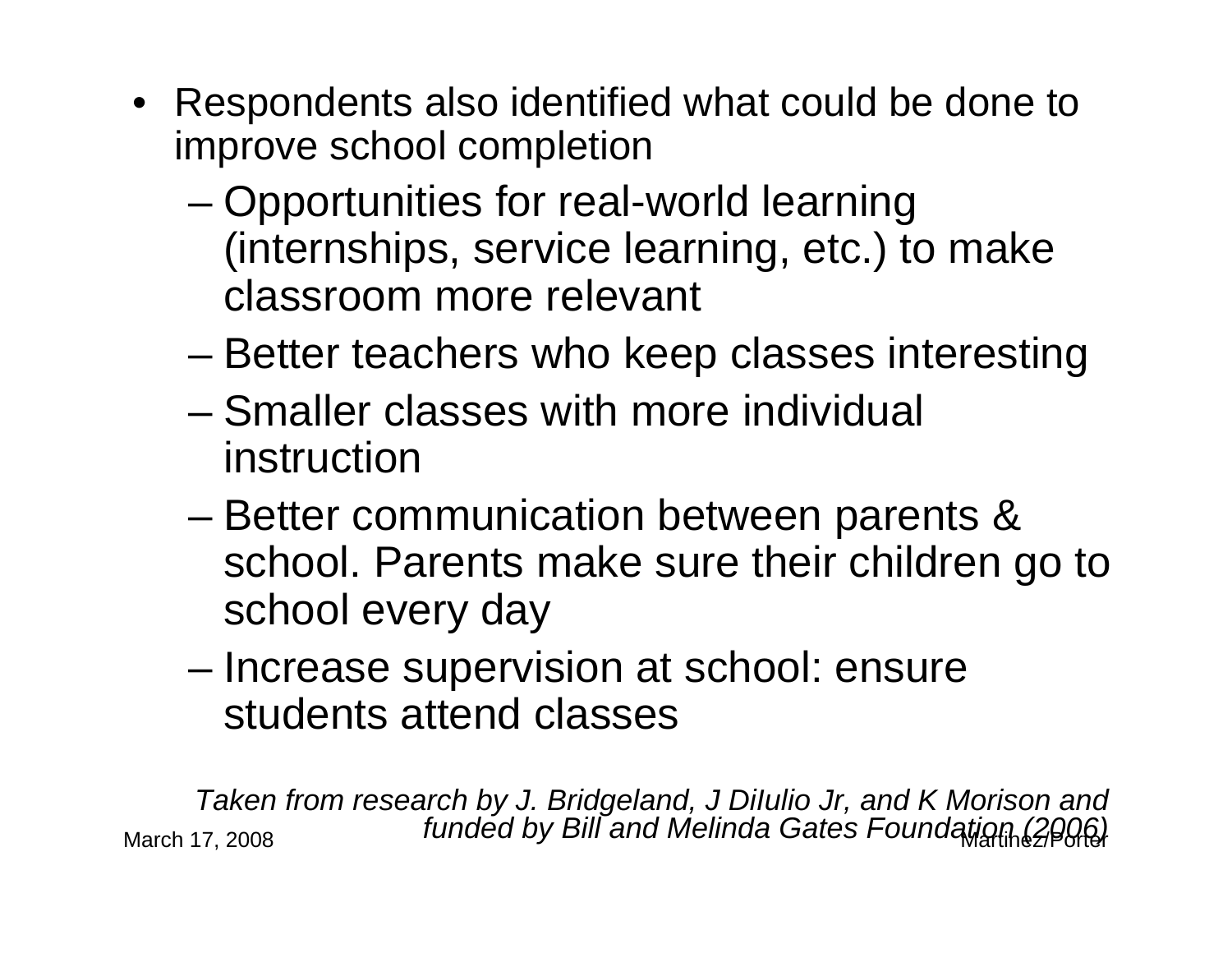## *Involving Parents of At-Risk Youth*

Factors that foster involvement and engagement:

- Strong, Mutually Respectful Relationships
	- Good relationships between school/families are critical to student success
	- – If at least one person at the school is connected with the family, the parents were engaged, satisfied and felt heard
	- Good relationships are built on mutual respect, built early and are based on a caring, welcoming environments
- Question Assumptions and Negative Labels
	- Parents need help in letting go of past experiences that may be influencing their child's current school experience
	- Schools need to let go of the students' past and give students a second chance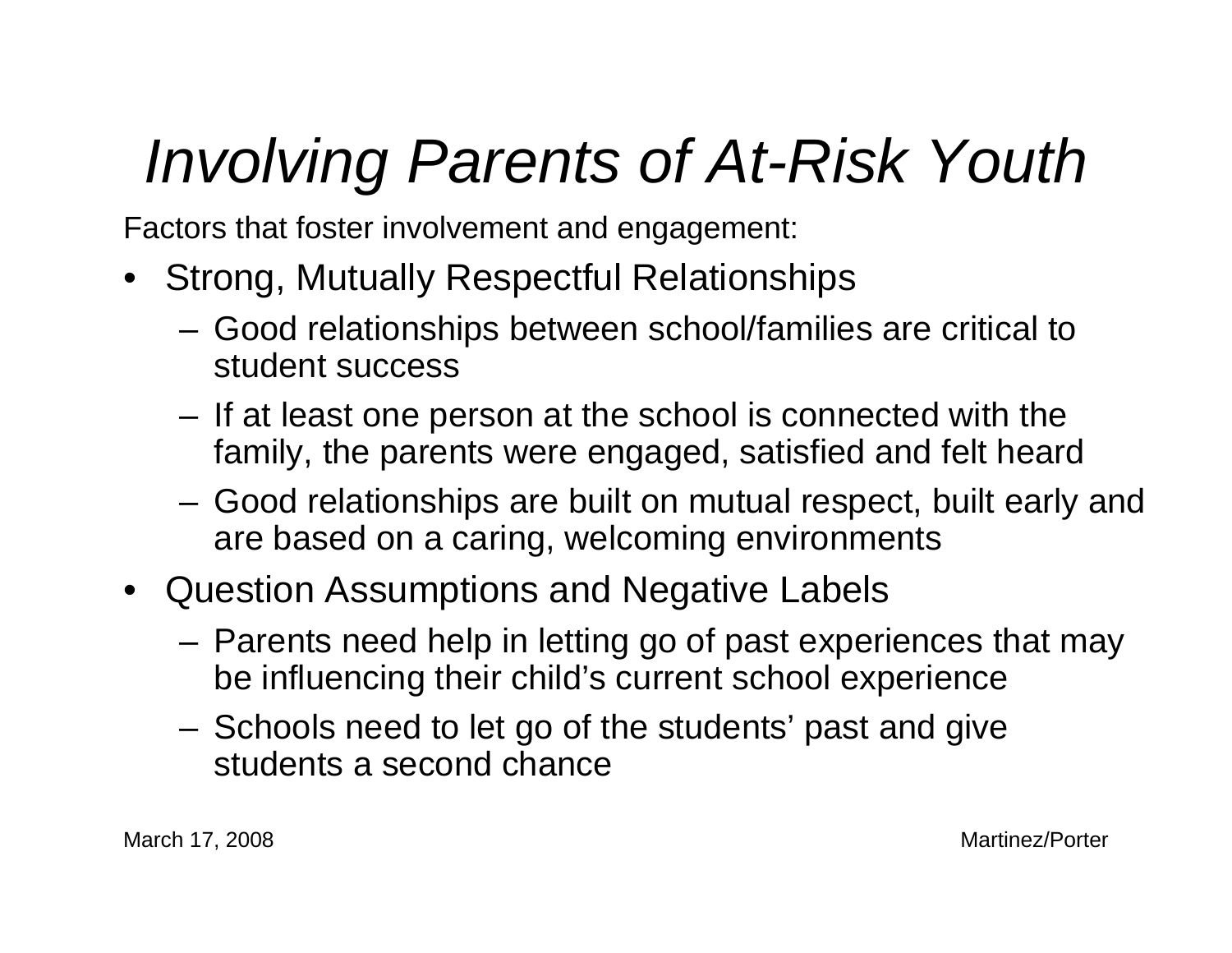### *Involving Parents of At-Risk Youth*

- Good Communication between School and Home
	- Early communication about issues before problems escalate
	- – Finding a balance between communicating "good" and "bad" news is important
	- Mutual initiation of communication through weekly reports, emails and phone calls
- Welcoming Climate for Students in Transition
	- Parents needs to know that schools care about their child's success no matter what challenges they are facing
	- Start transition process early to cover all bases in making sure at-risk students have a positive transition
	- Connect parents and students to community resources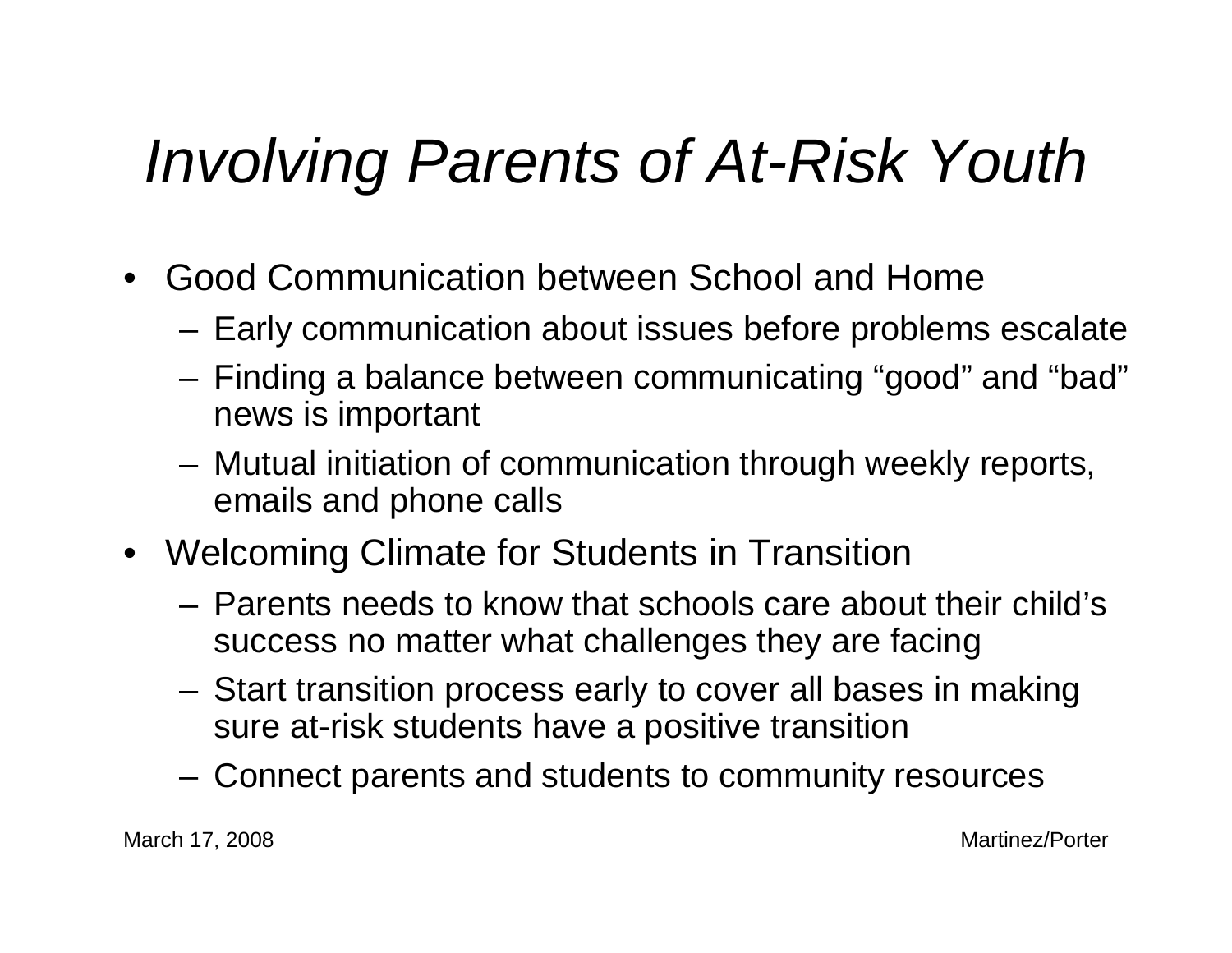#### *Involving Parents of At-Risk Youth*

- Suggested Strategies and Support
	- Parents suggested parenting workshops, classes and informal self-help groups.
	- Families need community resources to help with basics and school supplies
	- Schools should have fun events that parents can coordinate or simply attend.
	- Childcare, food, translation services, weekend scheduling and assistance with transportation help engage parents in attending school events and activities

March 17, 2008 Martinez/Porter *Engagement (2008)Based on interviews/focus groups with 60 parents, program staff and educators conducted by the National Center for School*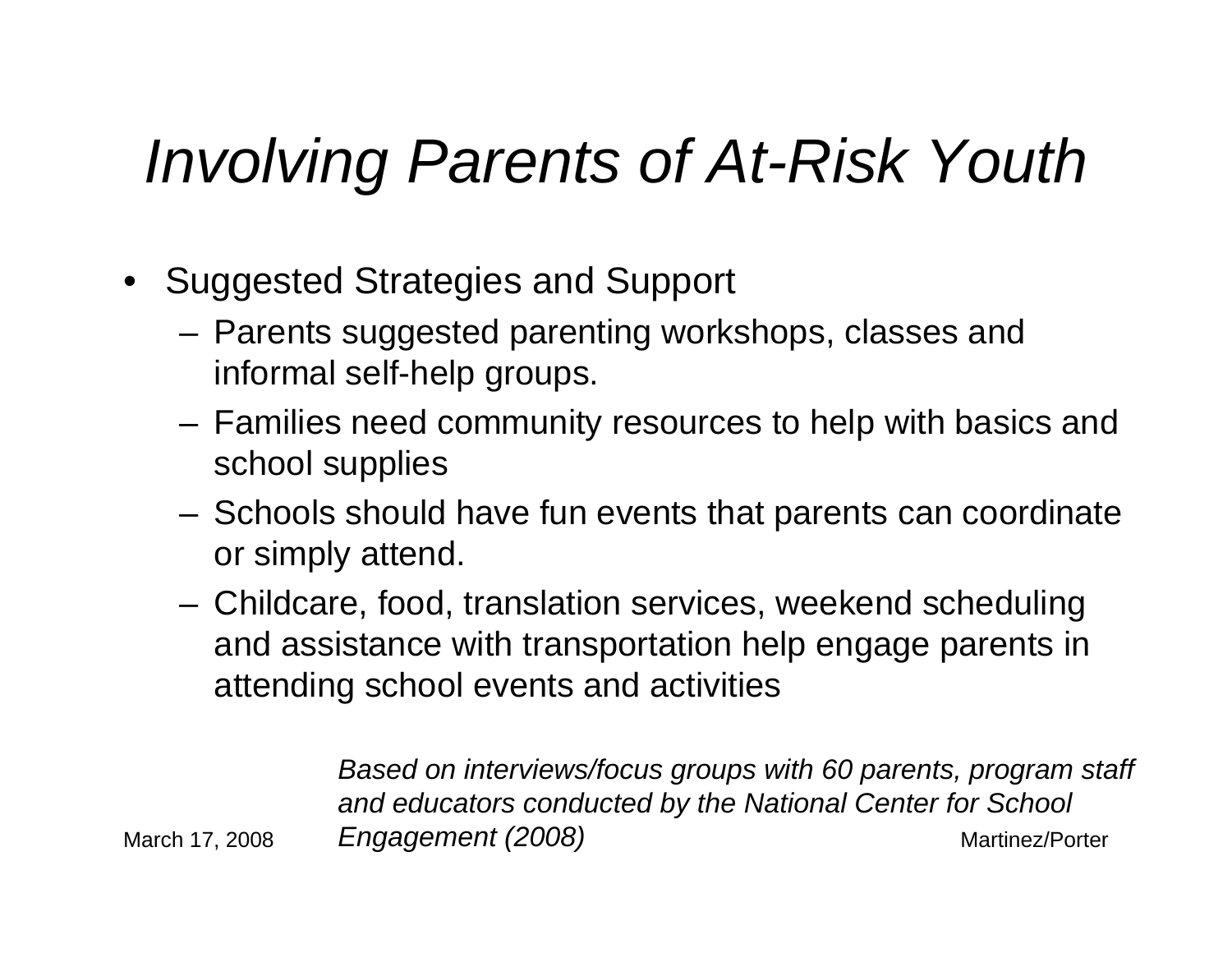## Emerging Strategies and Practices that Facilitate School Engagement

- Mission Statement:
	- Clear Expectations
	- Everyone on Board
	- – Explore personal values and beliefs
		- Students
		- Staff
		- Community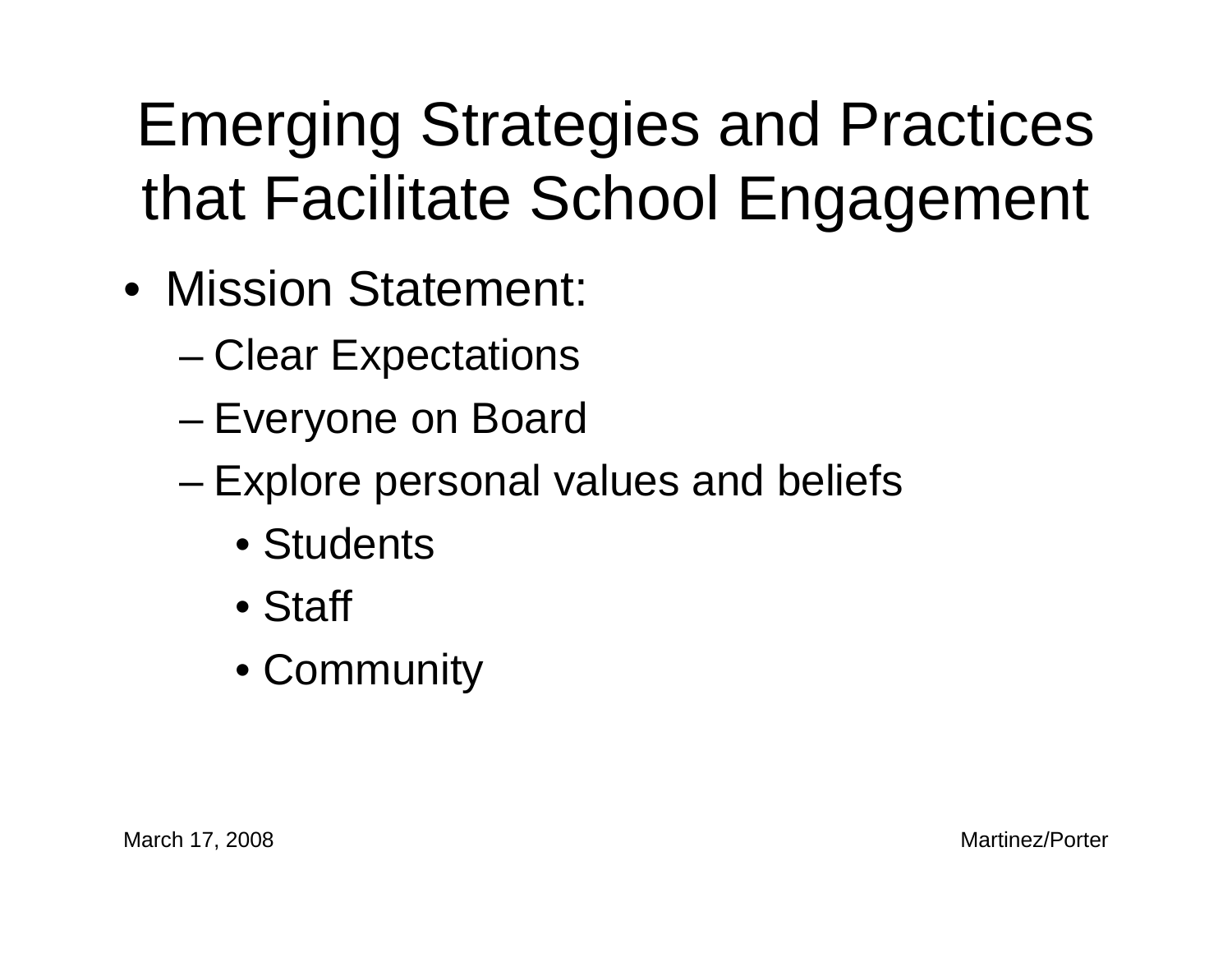## Operating Principles

- Teaching vs. Punishing
- Empowering vs. Controlling
- Proactive vs. Reactive
- Student Centered vs. Adult/teacher centered
- Respect/responsibility vs. Fear/punishment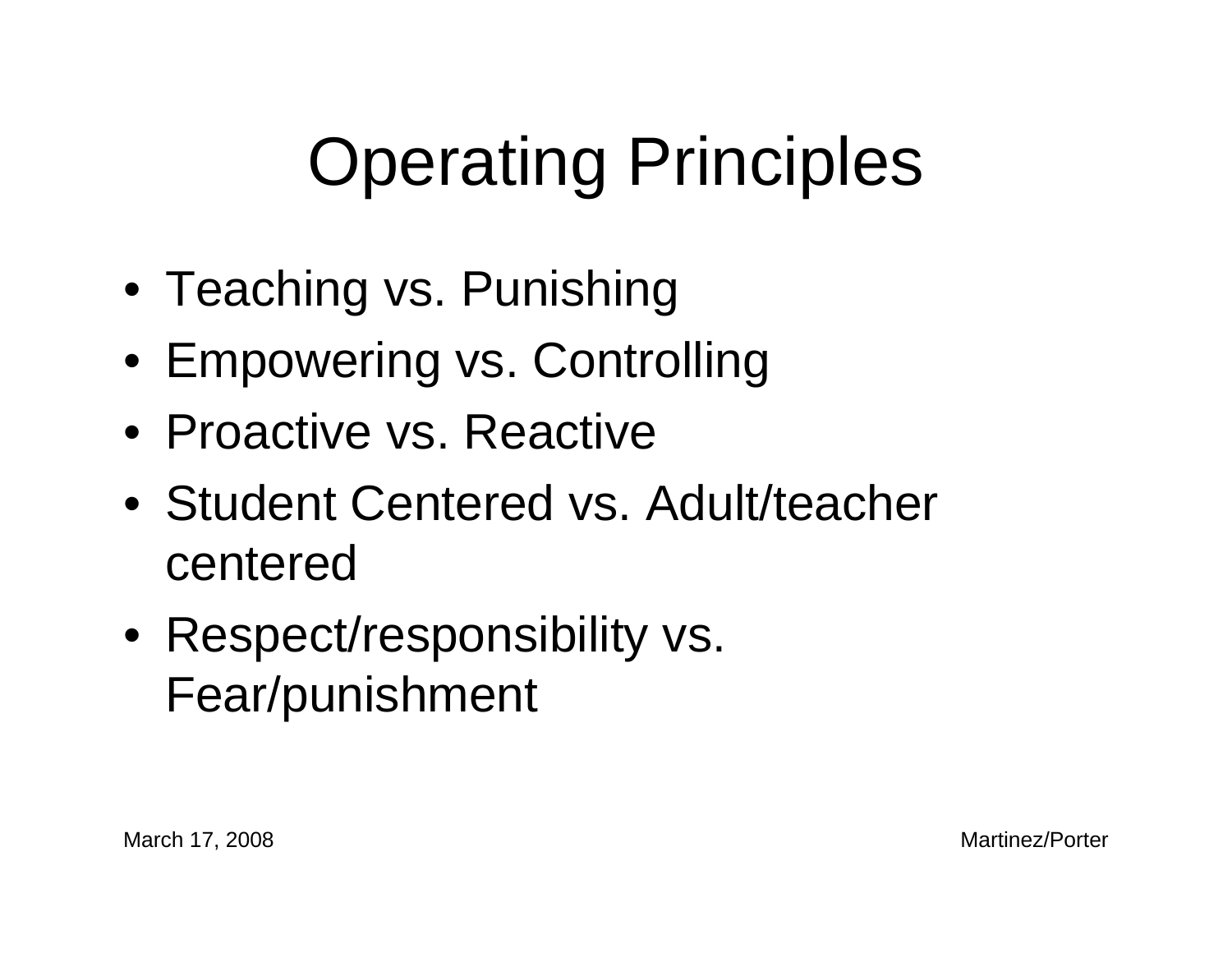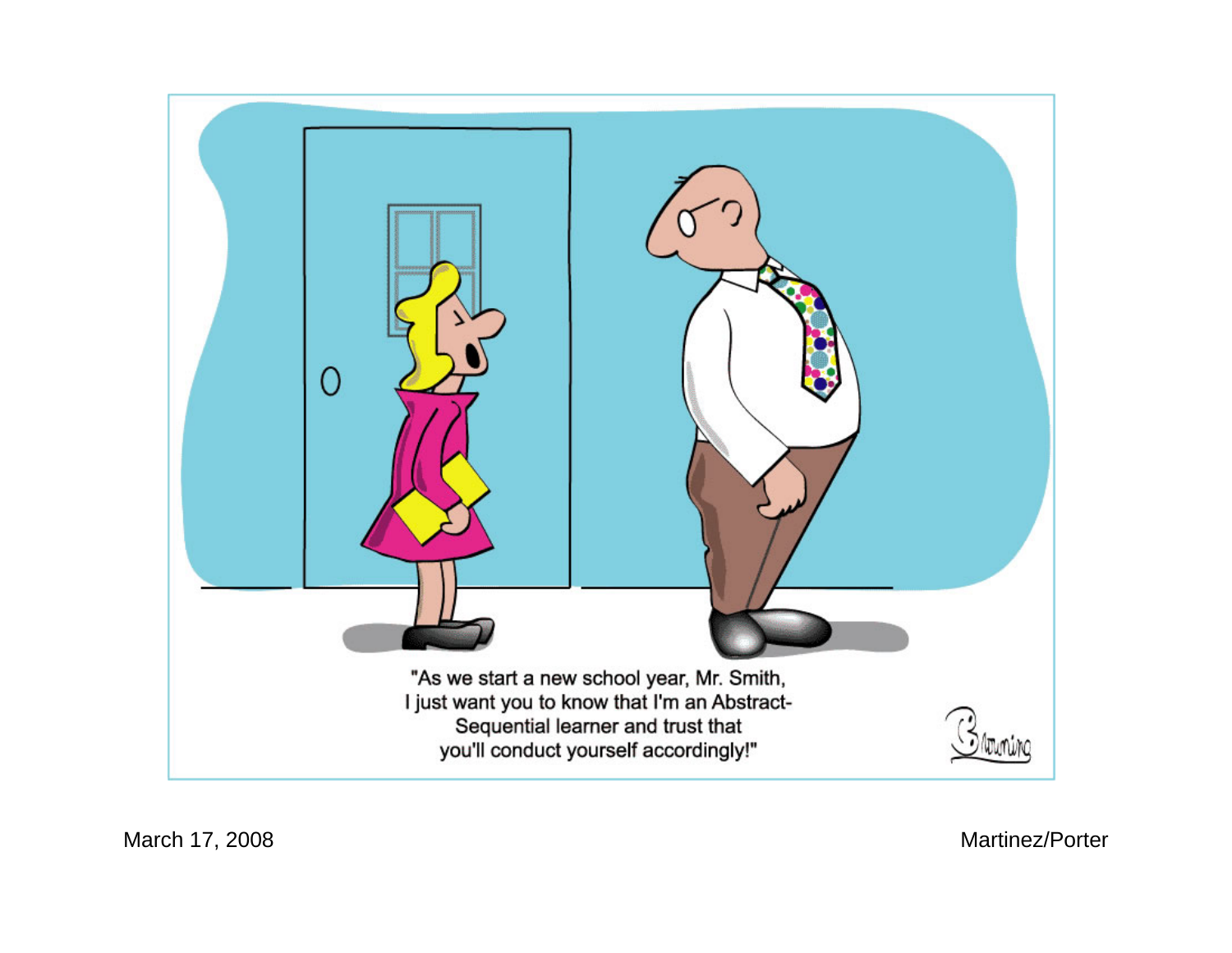## Creating a Welcoming School Climate

- Educate staff, students and community about goals
- Use data to monitor progress
- Acknowledge individuals as part of the community
- Celebrate progress made toward goals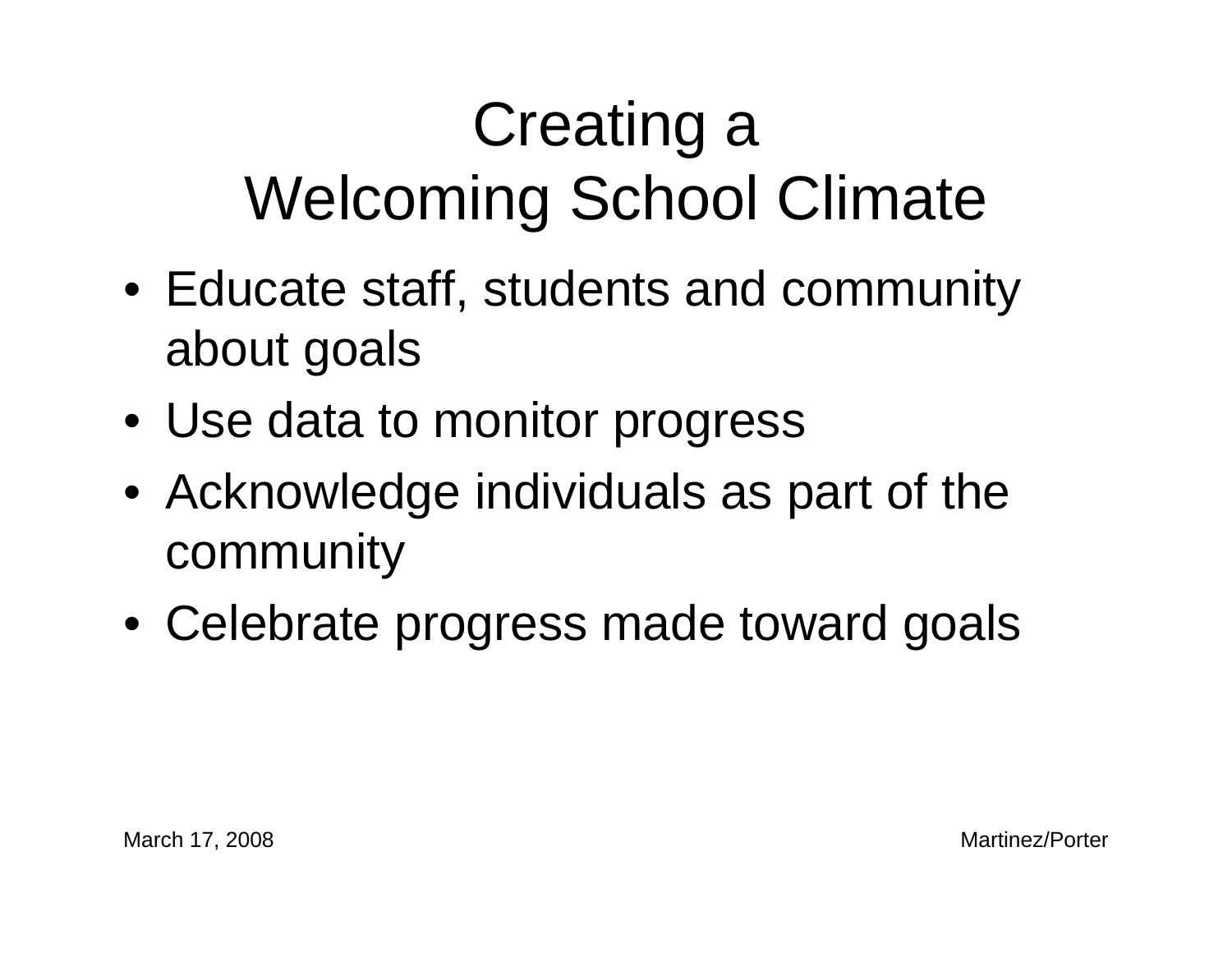## Opportunities for School Engagement

- Admissions
- Parents
- New students
- Activities and Athletics
- Arts
- Academics



March 17, 2008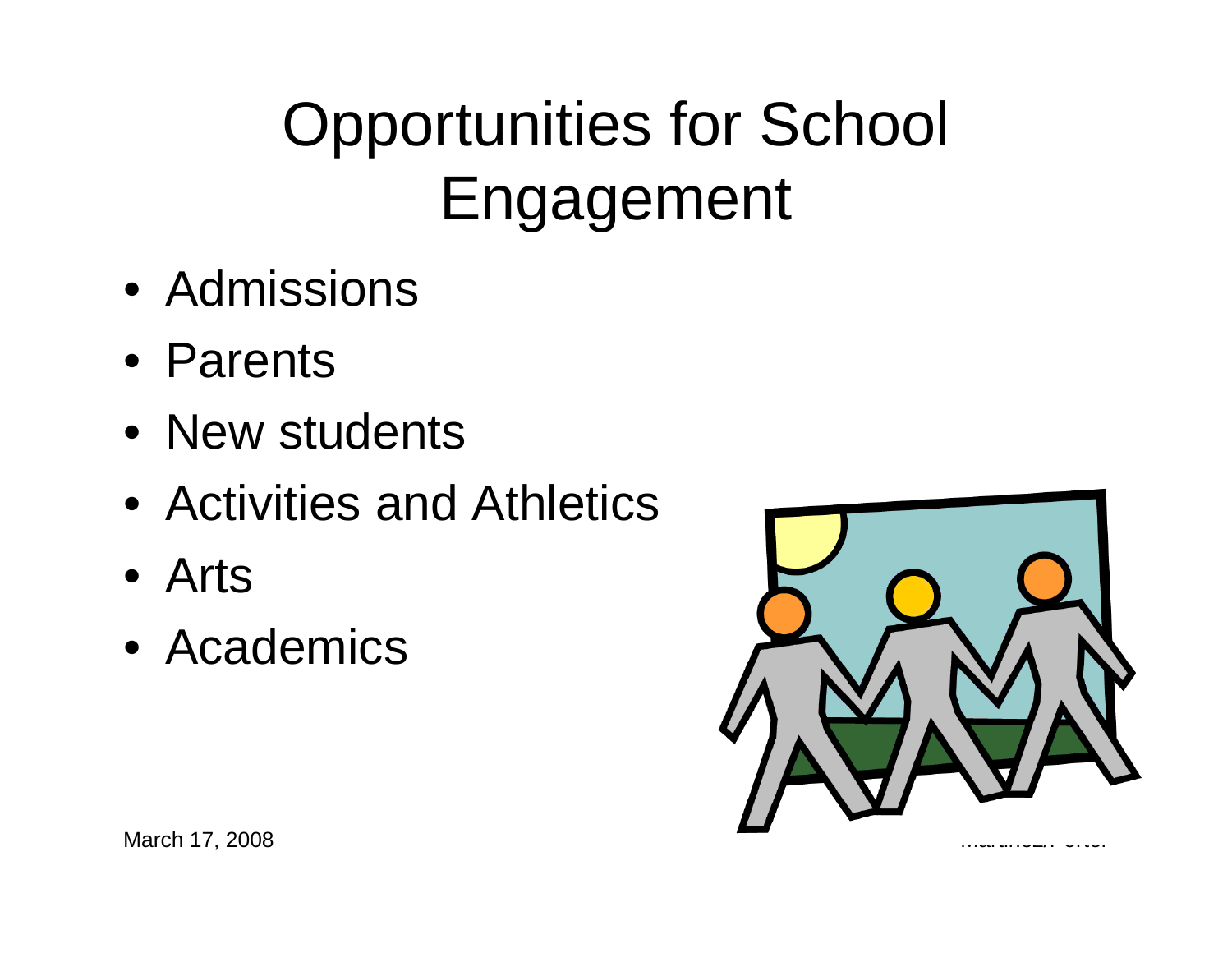Opportunities for School Engagement (Cont.)

- Attendance
- Transitions- Elementary to middle to high **School**
- Discipline-Driven by Mission
- Peer Relations/student Engagement/ Developing Caring communities

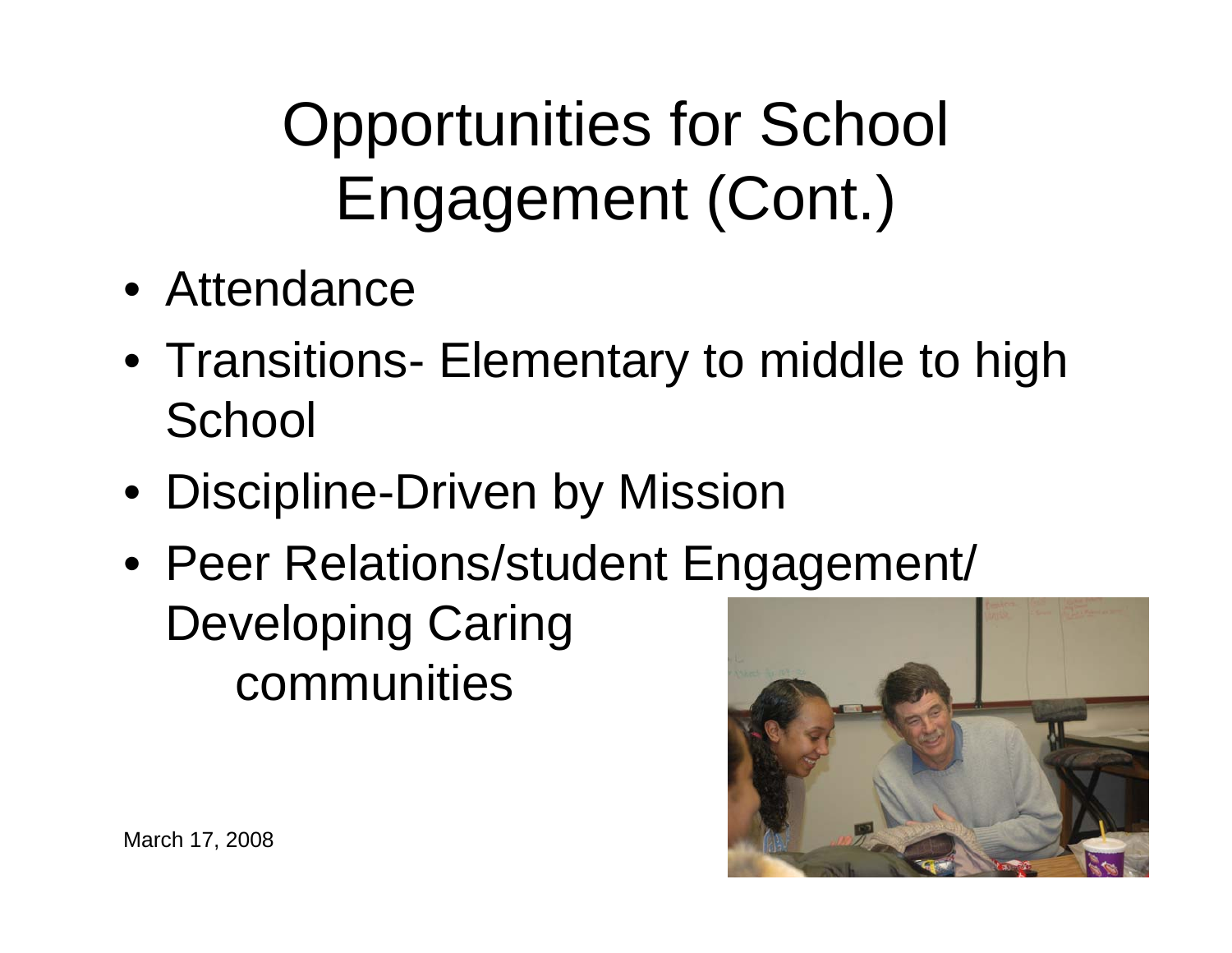The extent to which schools and communities create stable, caring, engaging and welcoming environments is the extent to which all our children will thrive.

*- School Connectedness: Improving the Lives of Students*, Dr. Robert Blum